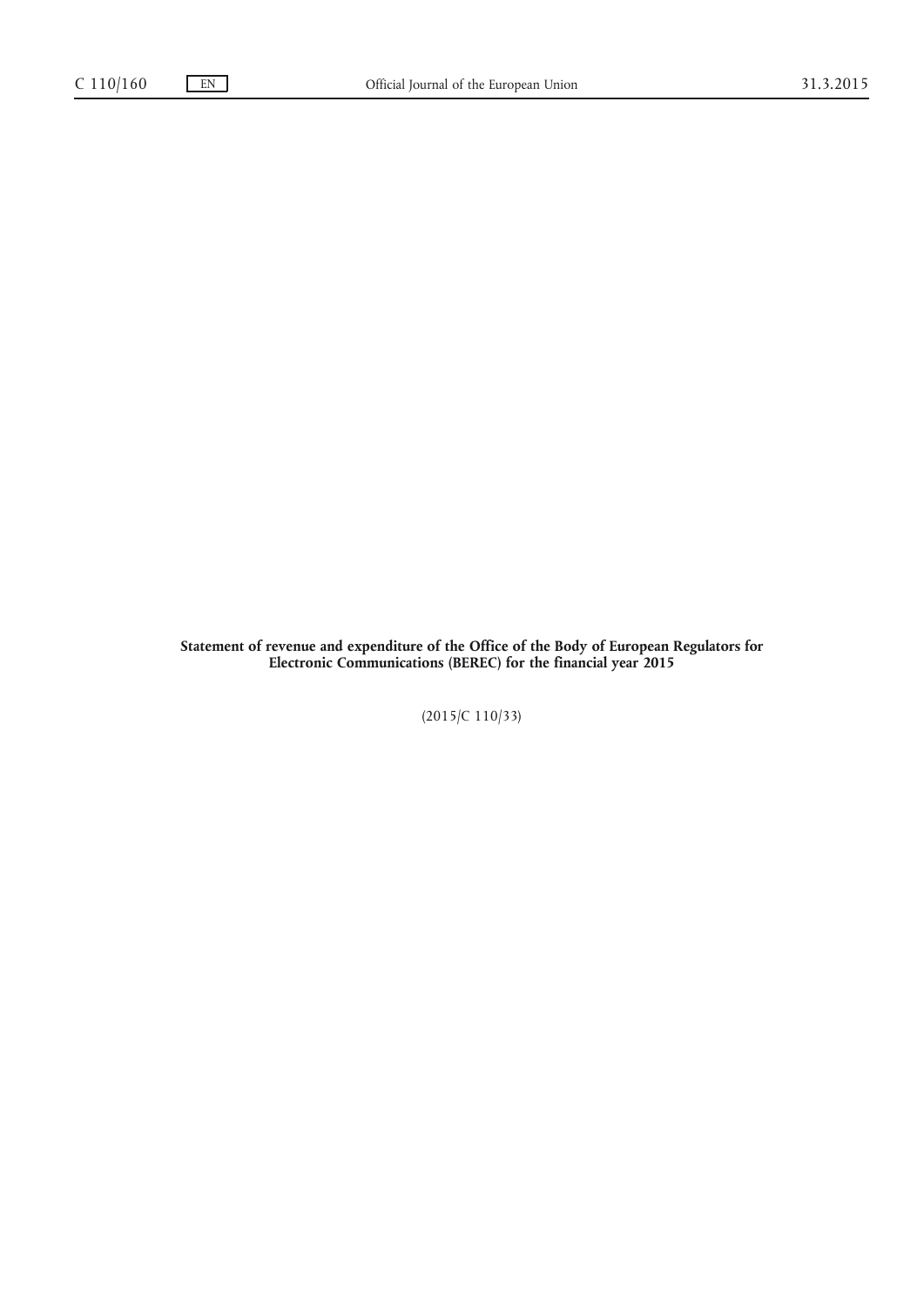## **REVENUE**

| Title<br>Chapter                                                                                                                                                           | Heading                                                                                                                       | Financial year 2015 | Financial year 2014 | Financial year 2013 |  |  |
|----------------------------------------------------------------------------------------------------------------------------------------------------------------------------|-------------------------------------------------------------------------------------------------------------------------------|---------------------|---------------------|---------------------|--|--|
| $\overline{2}$                                                                                                                                                             | <b>EUROPEAN UNION SUBSIDY</b>                                                                                                 |                     |                     |                     |  |  |
| $2\,0$                                                                                                                                                                     | EUROPEAN UNION SUBSIDY                                                                                                        | 4 0 1 7 2 4 4       | 4 1 6 2 8 7 4       | 3 556 000,-         |  |  |
|                                                                                                                                                                            | Title 2 - Total                                                                                                               | 4 0 1 7 2 4 4       | 4 162 874           | 3 556 000,-         |  |  |
|                                                                                                                                                                            |                                                                                                                               |                     |                     |                     |  |  |
|                                                                                                                                                                            |                                                                                                                               |                     |                     |                     |  |  |
|                                                                                                                                                                            |                                                                                                                               |                     |                     |                     |  |  |
|                                                                                                                                                                            |                                                                                                                               |                     |                     |                     |  |  |
| $\overline{\mathbf{3}}$                                                                                                                                                    | EUROPEAN FREE TRADE ASSOCIATION (EFTA)<br><b>CONTRIBUTION</b>                                                                 |                     |                     |                     |  |  |
| 30                                                                                                                                                                         | EUROPEAN FREE TRADE ASSOCIATION (EFTA)                                                                                        |                     |                     |                     |  |  |
|                                                                                                                                                                            | CONTRIBUTION                                                                                                                  | p.m.                | p.m.                | $0, -$              |  |  |
|                                                                                                                                                                            | Title $3$ - Total                                                                                                             | p.m.                | p.m.                | $0,-$               |  |  |
|                                                                                                                                                                            |                                                                                                                               |                     |                     |                     |  |  |
|                                                                                                                                                                            |                                                                                                                               |                     |                     |                     |  |  |
|                                                                                                                                                                            |                                                                                                                               |                     |                     |                     |  |  |
|                                                                                                                                                                            |                                                                                                                               |                     |                     |                     |  |  |
| 4                                                                                                                                                                          | <b>OTHER CONTRIBUTIONS (*)</b>                                                                                                |                     |                     |                     |  |  |
| 40                                                                                                                                                                         | OTHER CONTRIBUTIONS (*)                                                                                                       | p.m.                | p.m.                | $0,\!-\!$           |  |  |
|                                                                                                                                                                            | Title 4 - Total                                                                                                               | p.m.                | p.m.                | $0,-$               |  |  |
|                                                                                                                                                                            |                                                                                                                               |                     |                     |                     |  |  |
|                                                                                                                                                                            |                                                                                                                               |                     |                     |                     |  |  |
|                                                                                                                                                                            |                                                                                                                               |                     |                     |                     |  |  |
| 5                                                                                                                                                                          | ADMINISTRATIVE OPERATIONS                                                                                                     |                     |                     |                     |  |  |
| 5 0                                                                                                                                                                        | ADMINISTRATIVE OPERATIONS                                                                                                     | p.m.                | p.m.                | $1219, -$           |  |  |
|                                                                                                                                                                            | Title 5 - Total                                                                                                               | p.m.                | p.m.                | $1219, -$           |  |  |
|                                                                                                                                                                            |                                                                                                                               |                     |                     |                     |  |  |
|                                                                                                                                                                            |                                                                                                                               |                     |                     |                     |  |  |
|                                                                                                                                                                            |                                                                                                                               |                     |                     |                     |  |  |
|                                                                                                                                                                            |                                                                                                                               |                     |                     |                     |  |  |
|                                                                                                                                                                            |                                                                                                                               |                     |                     |                     |  |  |
|                                                                                                                                                                            |                                                                                                                               |                     |                     |                     |  |  |
|                                                                                                                                                                            |                                                                                                                               |                     |                     |                     |  |  |
|                                                                                                                                                                            |                                                                                                                               |                     |                     |                     |  |  |
|                                                                                                                                                                            |                                                                                                                               |                     |                     |                     |  |  |
|                                                                                                                                                                            |                                                                                                                               |                     |                     |                     |  |  |
|                                                                                                                                                                            |                                                                                                                               |                     |                     |                     |  |  |
|                                                                                                                                                                            |                                                                                                                               |                     |                     |                     |  |  |
|                                                                                                                                                                            | <b>GRAND TOTAL</b>                                                                                                            | 4 017 244           | 4 162 874           | 3 5 5 7 2 19,-      |  |  |
| (*) Estimated voluntary contributions from Member States or from their National Regulatory Authorities (NRAs). These contributions shall be used to finance specific items |                                                                                                                               |                     |                     |                     |  |  |
|                                                                                                                                                                            | of operational expenditure as defined in an agreement to be concluded between the Office and the Member States of their NRAs. |                     |                     |                     |  |  |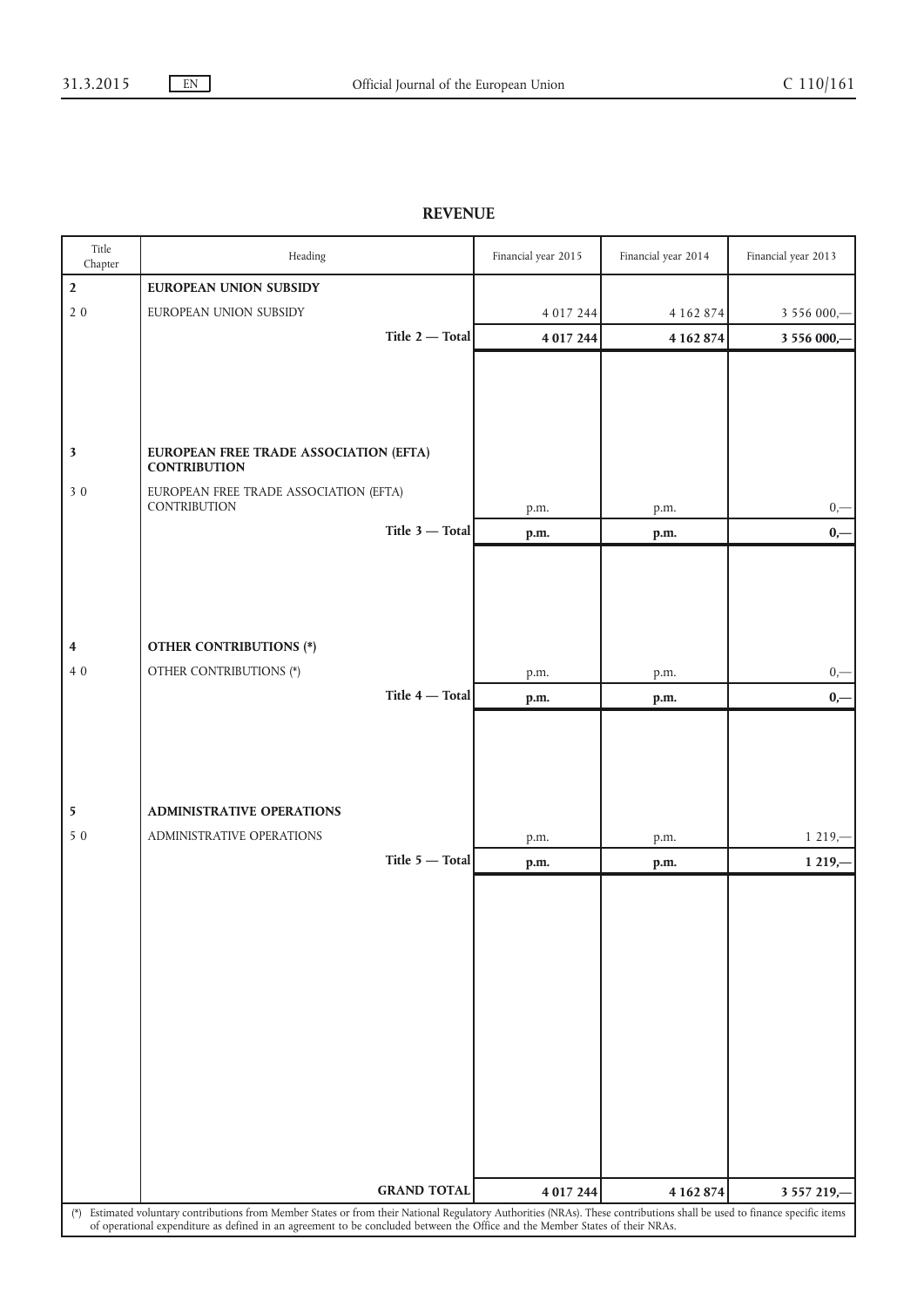## **EXPENDITURE**

| Title<br>Chapter | Heading                                                                               | Appropriations 2015 | Appropriations 2014 | Outturn 2013   |
|------------------|---------------------------------------------------------------------------------------|---------------------|---------------------|----------------|
| $\mathbf{1}$     | <b>STAFF EXPENDITURE</b>                                                              |                     |                     |                |
| 11               | SALARIES AND ALLOWANCES                                                               | 1 694 315           | 1 4 2 5 8 0 9       | $1460575 -$    |
| 1 <sub>2</sub>   | EXPENDITURE RELATING TO STAFF RECRUITMENT                                             | 64 000              | 97 418              | $101133 -$     |
| 13               | <b>MISSION EXPENSES</b>                                                               | 195 000             | 205 881             | $18644 -$      |
| 14               | SOCIOMEDICAL INFRASTRUCTURE                                                           | 7 000               | 5 7 5 0             | $3042 -$       |
| 1 <sub>5</sub>   | PROFESSIONAL DEVELOPMENT                                                              | 70 000              | 71 568              | $65861 -$      |
| 16               | <b>EXTERNAL SERVICES</b>                                                              | 290 157             | 311 614             | $318669 -$     |
| 17               | RECEPTIONS AND EVENTS                                                                 | 6 0 0 0             | 8 0 5 0             | $4997 -$       |
|                  | Title 1 - Total                                                                       | 2 3 2 6 4 7 2       | 2 1 2 6 0 9 0       | 2 140 721,-    |
|                  |                                                                                       |                     |                     |                |
|                  |                                                                                       |                     |                     |                |
|                  |                                                                                       |                     |                     |                |
| $\mathbf{2}$     | INFRASTRUCTURE AND OPERATING/RUNNING<br><b>EXPENDITURE</b>                            |                     |                     |                |
| 20               | RENTAL OF BUILDINGS AND ASSOCIATED COSTS                                              | 111 200             | 85 987              | $63717 -$      |
| 21               | INFORMATION AND COMMUNICATION TECHNOLOGIES                                            | 236 500             | 88 273              | $52536 -$      |
| 2 <sub>2</sub>   | MOVABLE PROPERTY AND ASSOCIATED COSTS                                                 | 7 600               | 32 351              | $14924 -$      |
| 2 <sub>3</sub>   | <b>CURRENT ADMINISTRATIVE EXPENDITURE</b>                                             | 91 970              | 47 259              | $19607 -$      |
| 24               | TELECOMMUNICATIONS AND POSTAL EXPENSES                                                | 21 500              | 20 479              | $17938 -$      |
| 2 5              | MEETING EXPENSES                                                                      |                     | 10 000              | $_{0,-}$       |
|                  | Title 2 - Total                                                                       | 468 770             | 284 349             | 168 722,-      |
|                  |                                                                                       |                     |                     |                |
|                  |                                                                                       |                     |                     |                |
|                  |                                                                                       |                     |                     |                |
| 3                | OPERATIONAL EXPENDITURE                                                               |                     |                     |                |
| 30               | SUPPORT TO IMPLEMENTATION OF BEREC WORK                                               |                     |                     |                |
|                  | <b>PROGRAMME</b>                                                                      | 705 125             | 1 082 635           | $409413 -$     |
| 3 1              | HORIZONTAL ACTIVITIES (OTHER SUPPORT NOT<br>DIRECTLY RELATED TO BEREC WORK PROGRAMME) | 516 877             | 669 800             | 401 576,-      |
|                  | Title 3 - Total                                                                       | 1 222 002           | 1752435             | 810 989,       |
|                  |                                                                                       |                     |                     |                |
|                  |                                                                                       |                     |                     |                |
|                  |                                                                                       |                     |                     |                |
|                  |                                                                                       |                     |                     |                |
|                  |                                                                                       |                     |                     |                |
|                  |                                                                                       |                     |                     |                |
|                  |                                                                                       |                     |                     |                |
|                  |                                                                                       |                     |                     |                |
|                  |                                                                                       |                     |                     |                |
|                  | <b>GRAND TOTAL</b>                                                                    |                     |                     |                |
|                  |                                                                                       | 4 0 1 7 2 4 4       | 4 162 874           | 3 1 20 4 3 2,- |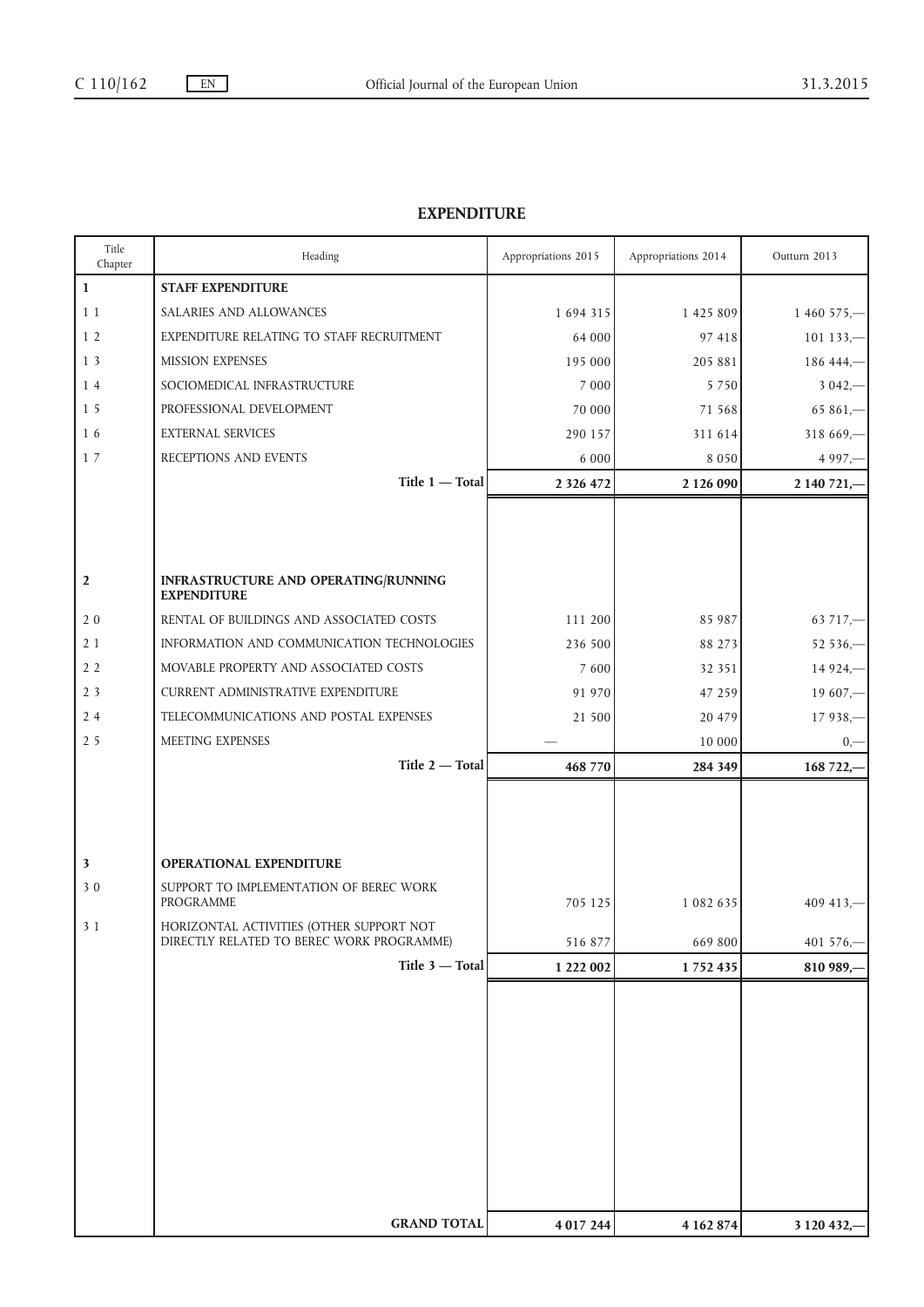## **Establishment plan**

| Function group and      | 2015                     |                 | 2014                     |                          | 2013                                  |                          |
|-------------------------|--------------------------|-----------------|--------------------------|--------------------------|---------------------------------------|--------------------------|
| grade                   | Permanent posts          | Temporary posts | Permanent posts          | Temporary posts          | Permanent posts                       | Temporary posts          |
| AD 16                   |                          |                 |                          |                          |                                       |                          |
| AD 15                   |                          |                 |                          |                          |                                       |                          |
| AD 14                   |                          | $\mathbf{1}$    |                          | $\mathbf{1}$             |                                       | $1\,$                    |
| $\mbox{AD}$ 13          |                          |                 |                          |                          |                                       |                          |
| AD 12                   |                          |                 |                          |                          |                                       |                          |
| $AD$ 11                 |                          |                 |                          |                          |                                       |                          |
| $\mbox{AD}$ $10$        |                          |                 |                          |                          |                                       |                          |
| AD 9                    |                          | $\overline{2}$  |                          | $\overline{2}$           |                                       | $\overline{2}$           |
| AD 8                    |                          |                 |                          |                          |                                       |                          |
| AD $\,$ 7               |                          | $\mathfrak{Z}$  |                          | $\mathfrak{Z}$           |                                       | $\overline{\mathbf{3}}$  |
| AD <sub>6</sub>         |                          |                 |                          |                          |                                       |                          |
| AD <sub>5</sub>         |                          | 5               |                          | 5                        |                                       | $\overline{5}$           |
| Total AD                | $\overline{\phantom{m}}$ | $11\,$          |                          | $11\,$                   | $\overbrace{\qquad \qquad }^{}$       | $11\,$                   |
| $\operatorname{AST}$ 11 | $\overline{\phantom{0}}$ |                 | $\overline{\phantom{0}}$ | $\overline{\phantom{0}}$ |                                       | $\overline{\phantom{0}}$ |
| AST 10                  |                          |                 |                          |                          |                                       |                          |
| AST 9                   |                          |                 |                          |                          |                                       |                          |
| AST 8                   |                          |                 |                          |                          |                                       |                          |
| AST 7                   |                          |                 |                          |                          |                                       |                          |
| AST 6                   |                          |                 |                          |                          |                                       |                          |
| AST 5                   |                          |                 |                          |                          |                                       |                          |
| AST 4                   |                          |                 |                          |                          |                                       |                          |
| AST 3                   |                          | $\overline{4}$  |                          | $\overline{4}$           |                                       | $\overline{4}$           |
| AST <sub>2</sub>        |                          |                 |                          |                          |                                       |                          |
| AST <sub>1</sub>        |                          |                 |                          | $\,1$                    |                                       | $1\,$                    |
| Total AST               | $\overline{\phantom{0}}$ | $\overline{4}$  |                          | 5                        | $\hspace{1.0cm} \rule{1.5cm}{0.15cm}$ | $\overline{5}$           |
| <b>Total</b>            |                          | 15              |                          | 16                       | $\overline{\phantom{0}}$              | 16                       |
| <b>Grand Total</b>      |                          | 15              |                          | $16$                     |                                       | 16                       |